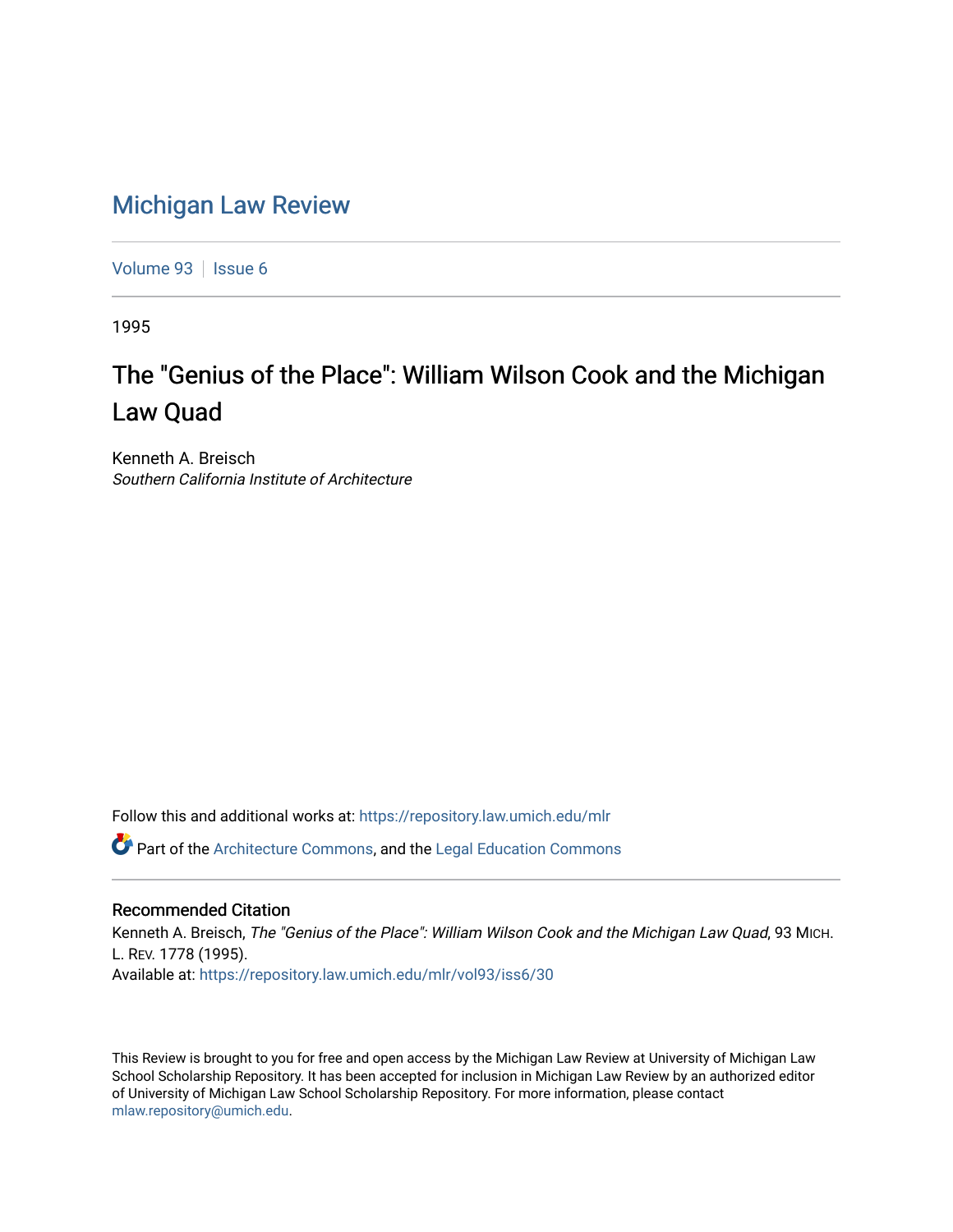### **THE "GENIUS OF THE PLACE": WILLIAM WILSON COOK AND THE MICHIGAN LAW QUAD**

#### *Kenneth A. Breisch\**

THE USES OF ART: MEDIEVAL METAPHOR IN THE MICHIGAN LAW QUADRANGLE. By *Ilene H. Forsyth.* Ann Arbor: The University of Michigan Press. 1993. Pp. ix, 168. 99 ills. \$29.95.,

Amplifying a theme she first took up in the Distinguished Senior Faculty Lecture Series at the University of Michigan's College of Literature, Science, and the Arts in 1991, Dr. Ilene H. Forsyth wrote *The Uses of Art: Medieval Metaphor in the Michigan Law Quadrangle* to explore "the influence of medieval cloisters and monastic metaphors of cloistrality on our academic environment" (p. vii). As a medievalist and Arthur F. Thurnau Professor of Art History at the University of Michigan, Forsyth notes that in undertaking such an exploration, she "expected that some of [her] thinking about Romanesque cloisters would inevitably seep through and guide [her] in a search for its secrets" (p. vii). Forsyth also presents us with an extended study in architectural patronage  $-$  in this case, the philanthropic endeavors of William Wilson Cook, who spent more than eight and a half million dollars on the construction of the Michigan Law Quad between 1919 and 1933.<sup>1</sup> "My hope," the au-. thor writes in her introduction, "is that my findings may illumine the general subject of patronage in art as I present this case history"  $(p. 3)$ .

William Wilson Cook, as Forsyth informs us at the outset of her book, remains something of an enigma. Not only did he supervise the entire construction of the Michigan Law Quad from his homes in New York, but he also apparently never set foot in any part of it. When asked repeatedly for a likeness of himself to be used in a commemorative booklet published in conjunction with the dedication of the first of his gifts to the Law School - the Lawyer's Club, which was completed in 1924 - Cook declined. In fact, no photograph of this significant benefactor seems to have survived. As

<sup>\*</sup> Professor, Department of History and Theory, Southern California Institute of Architecture, Los Angeles, California. A.B. 1975, M.A. 1977, Ph.D. (History of Art) 1982, Univer· sity of Michigan.  $-$  Ed.

<sup>1.</sup> Wilfred B. Shaw, *The Law Quadrangle, in* 4 THE UNIVERSITY OF MICHIGAN: AN EN-CYCLOPEDIC SURVEY 1670, 1674 (Walter A. Donnelly ed., 1958).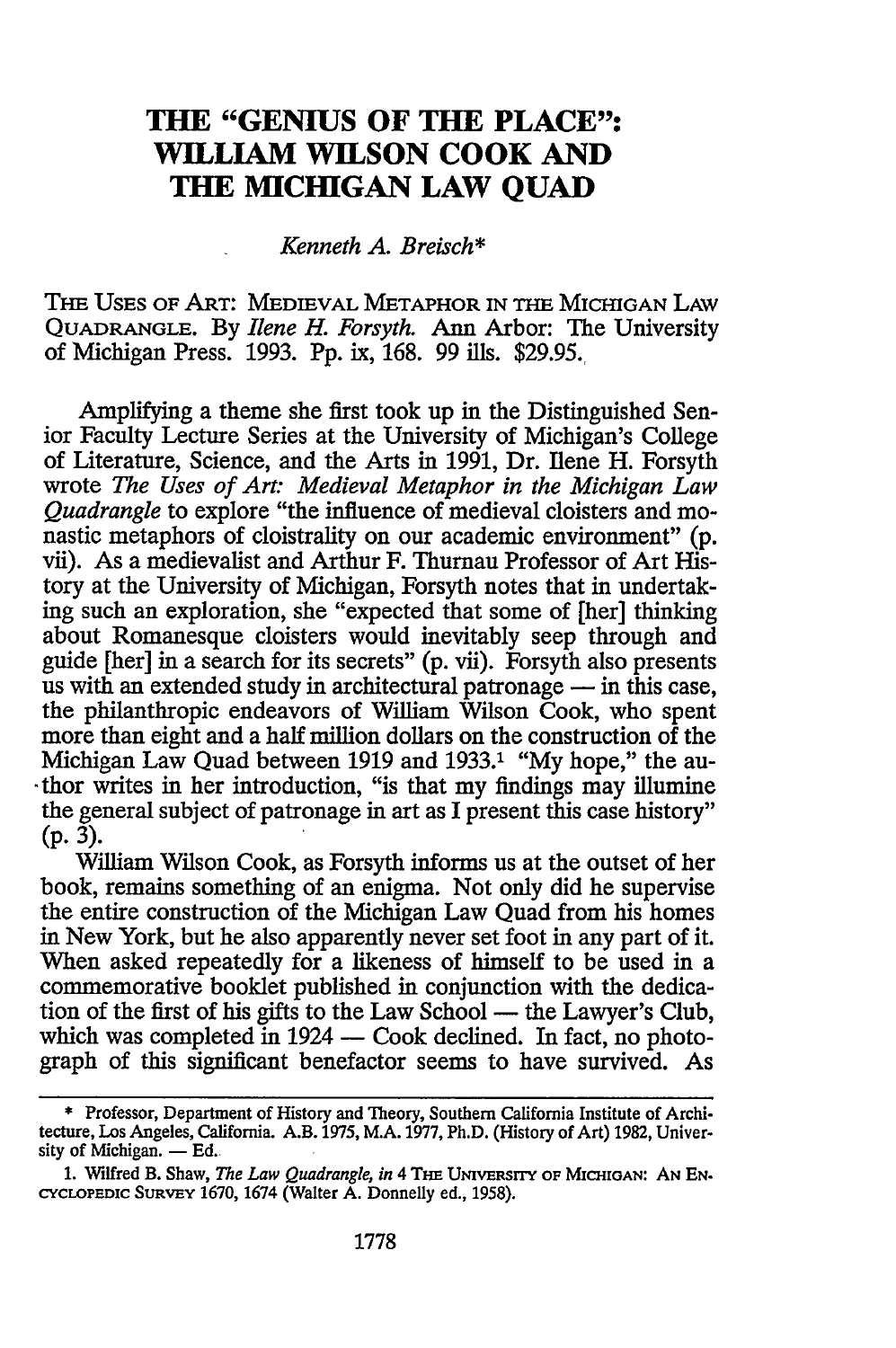Forsyth observes, we seem to possess an equally vague understanding of his persona.

William Wilson Cook was born in Hillsdale, Michigan, in 1858, the fourth son of nine children born to John Potter and Martha H. Wolford Cook.2 He apparently attended Hillsdale College for a short time and then went on to the University of Michigan, where he received his A.B. in 1880 and his L.L.B. in 1882. Following a brief stop in Toledo, Cook moved to New York City, where, in 1883, he was admitted to the New York State Bar and entered the office of Frederick B. Coudert. Cook later became personal counsel to Nevada silver magnate John W. Mackay (1831-1902) and general counsel to Mackay's Postal Telegraph and Commercial Cable Companies and to the Mackay Companies. He seems, however, to be best known for his work in corporate law, in which he became an authority on railroad legislation and the workings of the Interstate Commerce Commission. He authored a number of books in this field, including his best-known work, *A Treatise on the Law of Corporations Having a Capital Stock,* 3 which ran through eight editions between 1887 and 1923, as well as *The Principles of Corporation Law,* 4 published in 1925, and *Power and Responsibility of the American Bar5,* published in 1922.6 In 1927, as Cook was nearing the end of his life, he published the much more controversial *American Institutions and Their Preservation.* <sup>7</sup>

Cook's philanthropic endeavors at the University of Michigan began in 1910, when he agreed to contribute \$10,000 for the construction of a women's dormitory. At the urging of Harry Bums Hutchins — who had been Dean of the Law School from 1895 to 1910 and who had just assumed the presidency of the University, a position he held from 1909 to  $1920 - \text{Cook}$  helped erect the Martha Cook Building, an exclusive residence for women. In 1915, Cook dedicated this now-much-beloved campus landmark  $-$  along with the idyllic garden that he added to his gift three years after the opening of the dormitory  $-$  to the memory of his mother. York and Sawyer, a New York architecture firm that had earlier planned Cook's New York townhouse and that would later construct the Michigan Law Quad, designed the Martha Cook Building. During this same period, Cook apparently began to consider endowing a

- 2. The following account of Cook's life is taken from pp. 5-15.
- 3. WILUAM WILSON COOK, A TREATISE ON THE LAW OF CORPORATIONS HAVING A CAPITAL STOCK (8th ed. 1923).
	- 4. WILLIAM WILSON COOK, THE PRINCIPLES OF CORPORATION LAW (1925).
	- 5. WILLIAM WILSON COOK, POWER AND RESPONSIBILITY OF THE AMERICAN BAR (1922).
- 6. For a review of Cook's work in corporate law, see Alfred F. Conard, *Cook and the Corporate Shareholder: A Belated Review of William W. Cook's Publications on Corporations*, 93 MICH. L. REV. — (1995) (this issue — Ed.).

7. WILUAM WILSON CooK, AMERICAN INSTITUI10NS AND THEIR PRESERVATION (1927).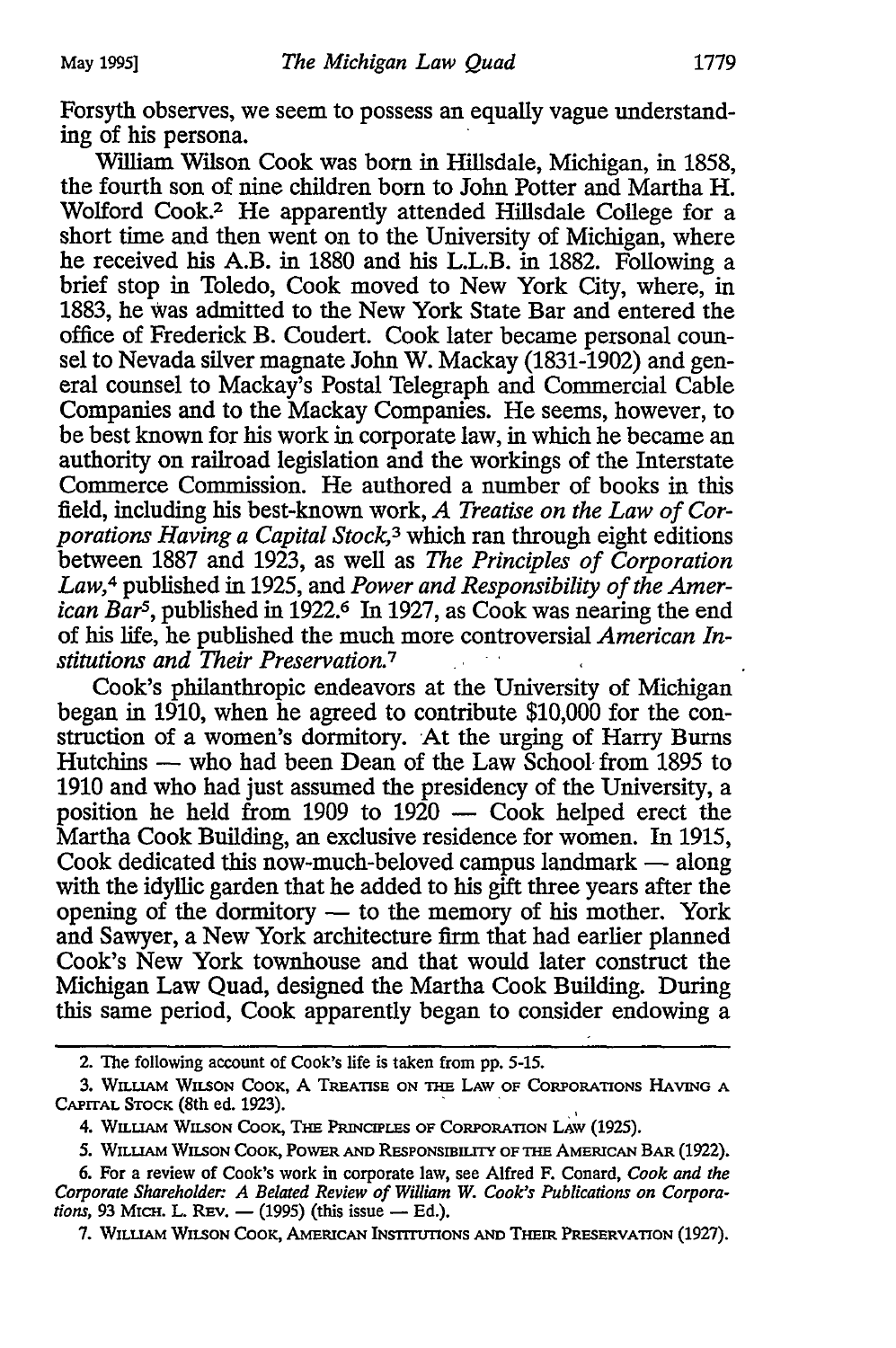men's dormitory as well, which he envisioned in connection with the University of Michigan Law School he had attended.

This second benefaction, which eventually came to fruition in the form of the Michigan Law Quad, took more definitive form in 1919 when Cook requested that the building contractor, Marc Eidlitz, work up preliminary estimates for a "Quadrangle Building." As Forsyth carefully charts, this initial concept, which was originally intended for a site near the intersection of Washtenaw and North University streets in Ann Arbor, was ultimately moved to its present location and metamorphosed into its current form through the complex interactions of Cook, Hutchins, Henry Moore Bates  $-$ Dean of the Law School from 1910 to  $1939 -$  and the architect, Edward Palmer York of York and Sawyer. Because he was apparently ill with tuberculosis during the years in which the law school was constructed,<sup>8</sup> Cook - on his doctor's orders - retired from his New York City residence to his estate near Port Chester. From both of these locations, Cook painstakingly directed the distribution of his gift through his voluminous correspondence with the architect and through drawings and photographs, all of which Forsyth ably unravels. "Cook's consuming interest poured out in words, chiefly in his private and public letters"  $(p, \bar{T})$ . These letters form the primary evidence for Forsyth's interpretation of the intentions of this reclusive, but strongly opinionated, patron.

Although the building was conceived as a unified whole, the actual construction of the Law Quad took place in four phases stretching over a period of just more than a decade. The Inns of Court in London seems to have provided the formative concept for the ensemble of buildings Cook envisioned, as well as for some of its architectural forms. To promote an interaction between students, professors, practicing lawyers, and sitting judges, Cook conceived of a complex that would include a law library, classrooms and offices for the school, dormitories, a dining hall, and guest rooms for visiting lawyers and judges, all arranged around a central courtyard. Because Cook intended that income derived from the residences be used to support the research facilities, he insisted upon the erection of these portions of the complex first. As a result, the first buildings constructed were the dormitories - or Lawyer's Club — completed in 1924. This L-shaped block, which sits at the intersection of South University Avenue and State Street, included the dormitory .wing and prominent entry tower that stretches along the north side of the quadrangle, a student recreation room, and offices. Also erected. at this time were the lavish, Renaissance-inspired lounge, which was surmounted by visitors quarters, and the impressive dining hall, with its fifty-foot-high

<sup>8.</sup> Cook died in June 1930, three years before the completion of the law school.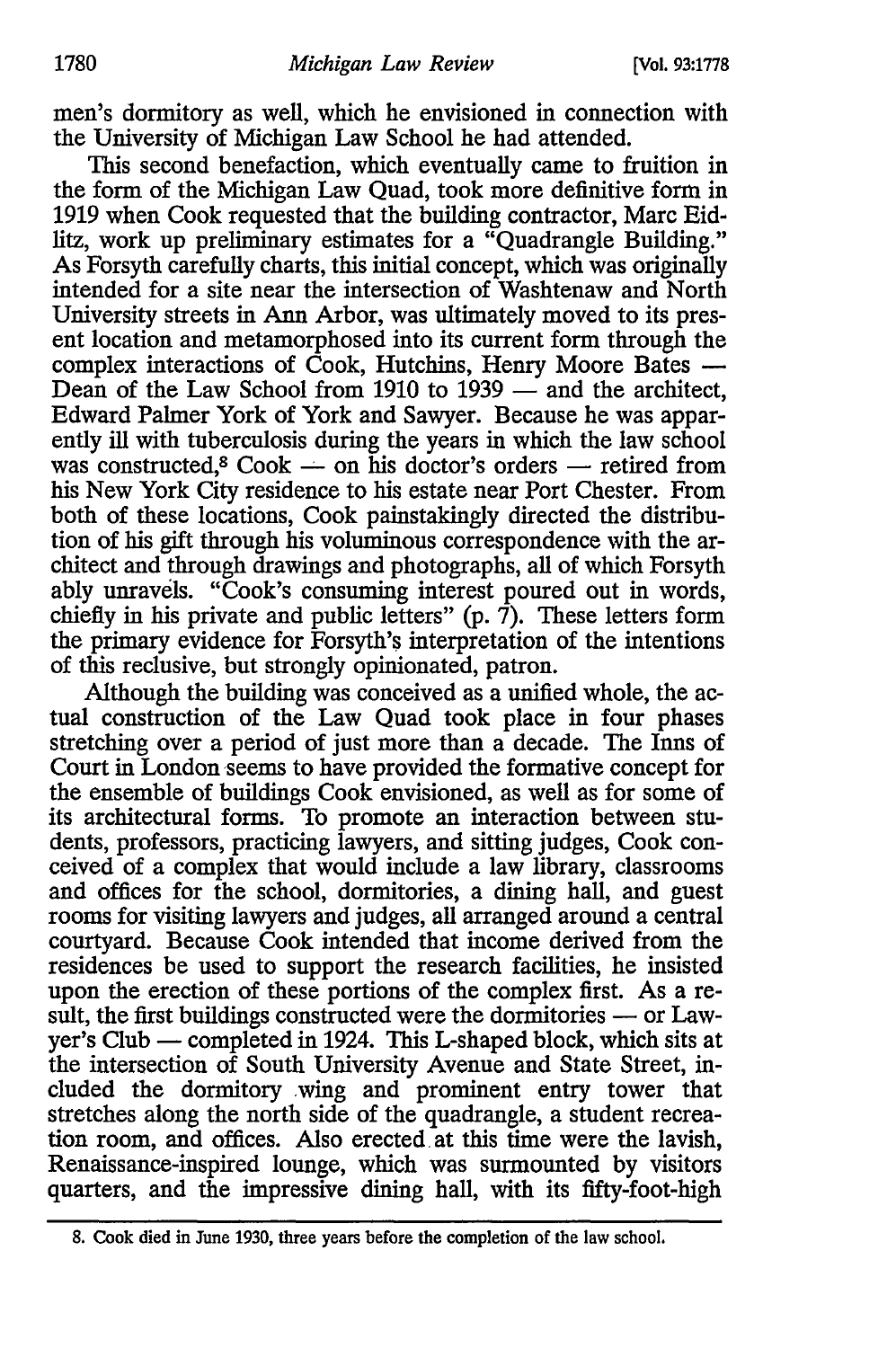hammer-beam ceiling and seating for three hundred residents and guests of the school. Six years later, the John P. Cook Dormitory, with accommodations for one hundred and fifty-two additional students and named for William Cook's father, opened on the eastern edge of the quad. Next came the William W. Cook Legal Research Building — completed in 1931, a year after William Cook's death - and Hutchins Hall, with its administrative offices and lecture, class, and seminar rooms. This last edifice, dedicated in the fall of 1933, was named in accordance with the donor's wishes for the former Law School Dean and President of the University, Harry Burns Hutchins. More recently, Gunnar Birkerts designed an underground addition to the Legal Research Library.

With the exception of the addition to the library, the buildings of the Law Quad exemplify what has come to be labeled the "Collegiate Gothic" style of architecture. Although most immediately modeled after buildings on the east coast campuses of Princeton and Yale, the symbolic inspiration for Michigan's Law Quad ensemble lay in the medieval quadrangles of Oxford and Cambridge. The exterior massing of the library and dining hall, for example, recalls salient elements of King's College Chapel - constructed between 1448 and 1515 - at Cambridge, while the open-beam ceiling of the dining room can trace its lineage back to monastic refectories and the popular college dining halls of England, as well as those in this country. Other details, such as oriel and dormer windows, multiple chimneys, and vaulted and towered gateways, likewise evoke an eclectic melange of associations with medieval and early Renaissance academic and aristocratic institutions in Britain. Like its Ivy League cousins and medieval ancestors, Michigan's law buildings also have been decorated with symbolic stained glass and sculpture, as well as a series of pithy inscriptions penned by Cook himself. The windows in the dining hall, for example, display the seal of the State of Michigan and the twelve signs of the zodiac, while the glass in the Legal Research Building depicts the coats of arms of prominent universities and colleges. The most popular of these medieval features, of course, are the often-humorous corbel figures that support the ribs of the stone vaults in the passageways leading into the quadrangle. Through a careful study of the correspondence that passed between patron and architect, photographs of the original plaster models for these figures, and sketches used by the sculptors, Forsyth lias pieced together the definitive story of the genesis of these metaphors and the minor controversies and confusion the sculptures have engendered. In her chapter entitled "Modem Uses of *Mediaevalia,"* Forsyth explores the possible meanings of all these "medieval metaphors" and compares this iconography to its sources in the Middle Ages. Her description of the school's ornamental programs, along with the photographs and the appendices in which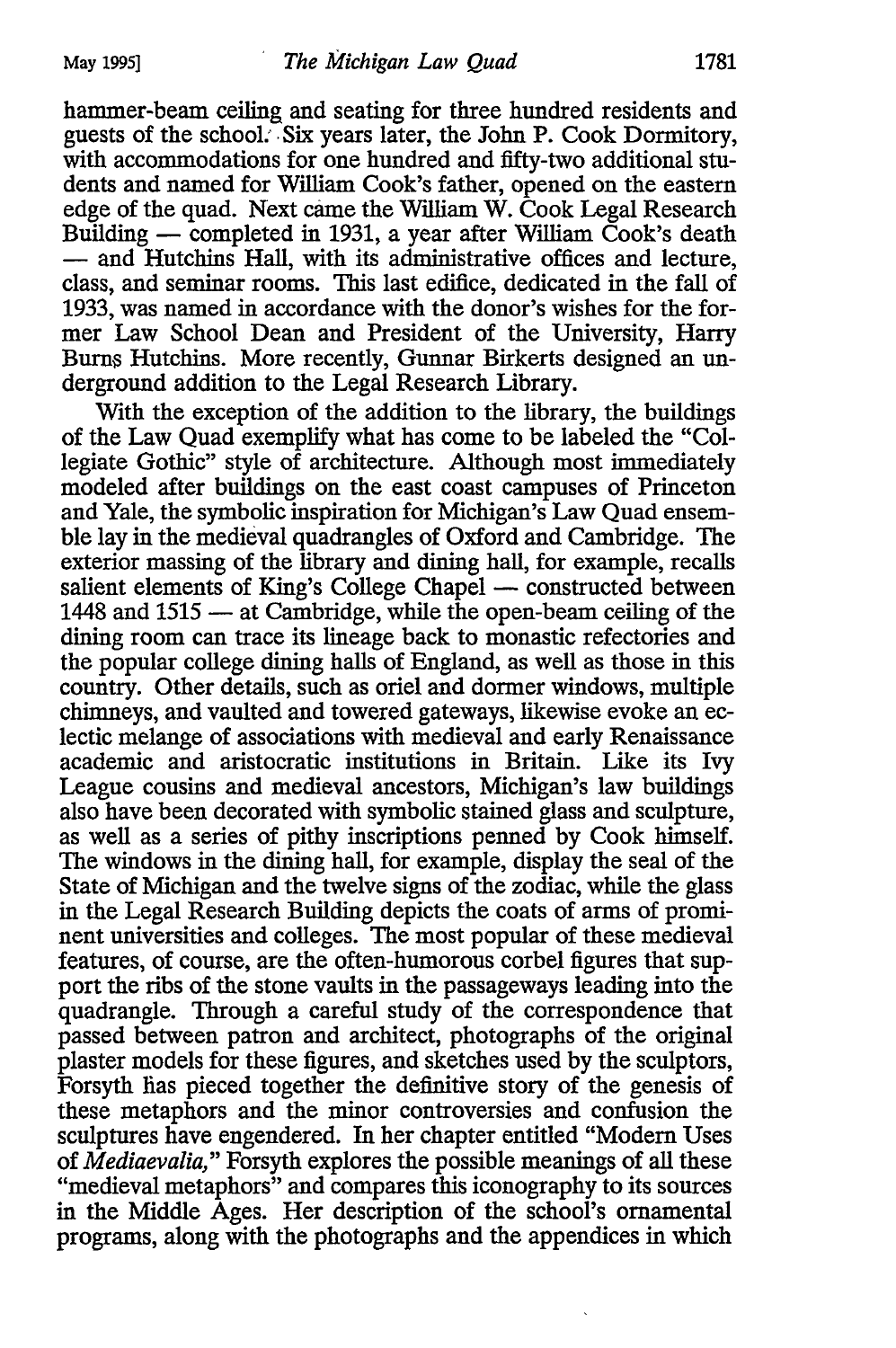she lists all of the inscriptions and the subjects of the stained glass, constitutes one of the most useful contributions of the book, ensuring that it will be consulted by curious students and visitors for years to come.

As Forsyth observes, "evoking" associations with English colleges in the built form of American universities became something of "an academic commonplace in the 1910s and the 1920s" (p. 76). By this time, schools such as Yale, Princeton, Bryn Mawr, and the Universities of Chicago and Pennsylvania all had, or were in the process of erecting, Gothic Revival buildings. In the words of Woodrow Wilson, then president of Princeton:

[B]y the very simple device of building our new buildings in the Tudor Gothic Style we seem to have added to Princeton the age of Oxford and Cambridge; we have added a thousand years to the history of Princeton by merely putting those lines in our buildings which point every man's imagination to the historic traditions of learning in the English-speaking race. [p. 77]

In spite of its European medieval origins and the Eastern pedigree of this revival, Forsyth concludes that the architectural "style" of the Michigan Law Quad is reflective of "the style of [the] place (Michigan)" (p. 87). As proof of this, she argues that the particular constraint with which the Gothic forms were presented and ornamented at Michigan "is consonant with the region's own temperate idealism" (p. 88). The University of Michigan Law School's architectural character or personality, however, appears more elusive than Forsyth's conclusion and, in fact, might be interpreted in any number of ways. Many of William Cook's contemporaries, especially critics in the Midwest, would have strongly disagreed with Forsyth's assessment. Irving K. Pond, for example, who graduated from Michigan's nascent architecture program with a degree in engineering in 1878 - just two years before Cook received his A.B. - wrote in 1918 that he considered the revival of both the Gothic and the Renaissance styles of architecture as "nothing more than mere scene painting, - mere theatrical picture-making in three dimensions on a more or less stupendous scale."<sup>9</sup> Pond, like many of his colleagues at the time, felt that architecture should be reflective of its own era, not just a revival of past forms: "Has the Modem Age an inheritance of its own? If so, why not enter into it? Let us cease to dwell in the shadow of the past  $\dots$ ."<sup>10</sup> Significantly, one of this Chicago architect's most successful attempts to answer this challenge stands catercorner to York and Sawyer's Law Quad

<sup>9.</sup> IRVING K. POND, THE MEANING OF ARCHITECTURE: AN ESSAY IN CONSTRUCTIVE CRITICISM 197-201 (1918).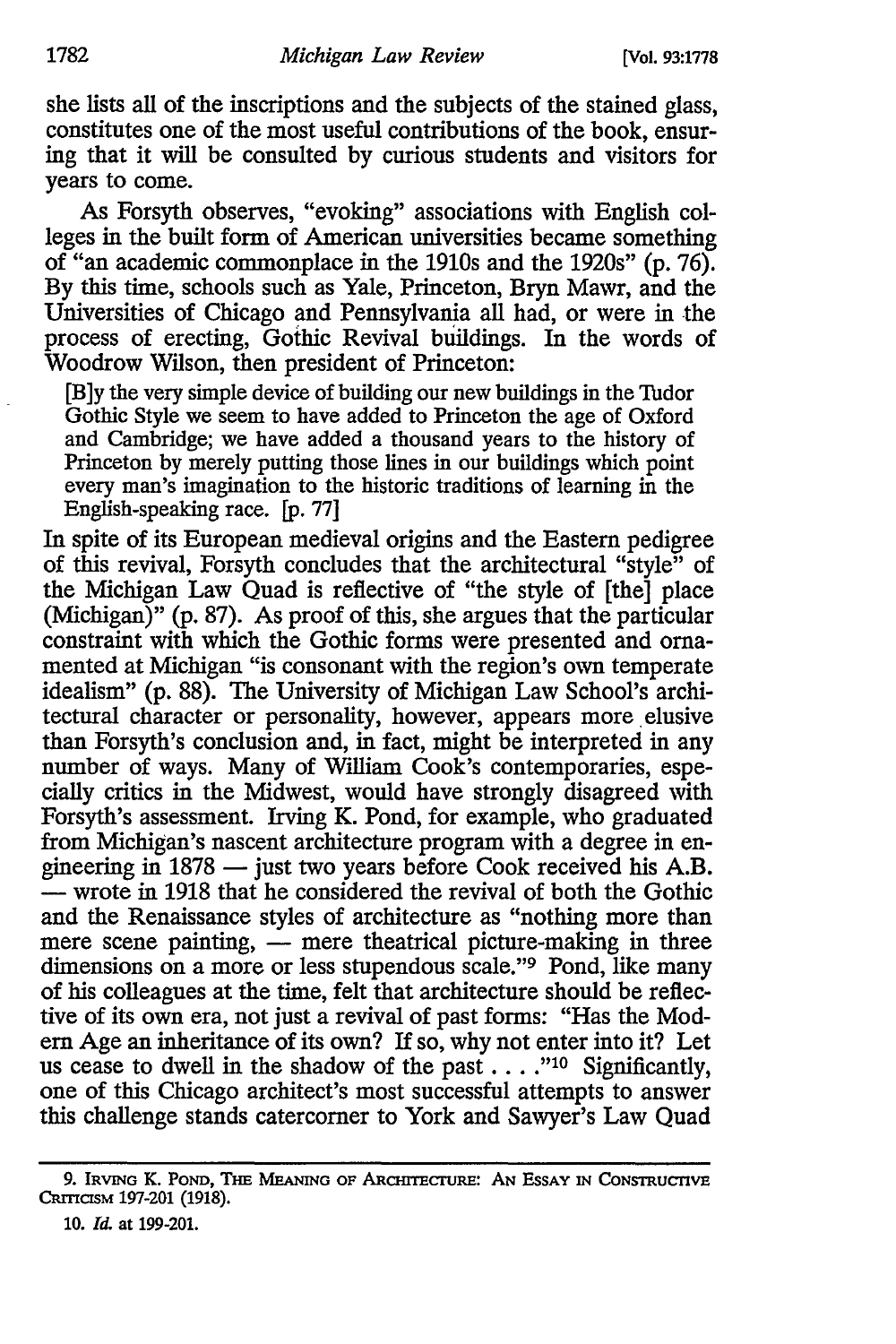in the imposing form of the Michigan Union.<sup>11</sup> In this edifice, Pond combined references to Tudor Gothic windows with industrial brick, step-backs  $-$  reflecting, according to the architect, its mod $ern$  structural system  $-$  and, inside, a distinctive and colorful glazed terra-cotta ornament, which represented modem building material and which Pond claimed to have derived from the study of Gothic and Greek tectonic principles.

Elsewhere on the Michigan campus, one can find additional and compelling attempts to forge a new, "regional style" of architecture through the merging of elements from the past with those of the present. This quest is especially evident in the early buildings of Albert Kahn  $\rightharpoonup$  publicly financed structures such as Hill Auditorium (1913), the Natural Science Building (1917), and the General Library (1919).<sup>12</sup> In these buildings, Kahn and his brilliant draftsman at the time, Ernest Wilby, combined classical motifs with a distinctive, polychrome brickwork intended to express directly the functional character of these buildings, as well as the nature and form of the innovative reinforced concrete structure that underlies it. According to an article on Hill Auditorium published in 1912 in *The Michigan Alumnus:* 

Architecture in America is often divided into two schools — the Eastern and the Western. The Eastern school is best known for its adherence to classic tradition; the Western school by its freedom from traditional form. Considering this fact, some may discern in this building a character which is appropriate to the ideals of a middle-Western University, because it fuses the spirit of the classic and conservatism of the East with the freedom of ideas which becomes the new West.13

The introduction of the more academic revivals in the guise of the Collegiate Gothic of the Law Quad, or the elegant Renaissance of Albert Kahn's Clements Library - which was erected between 1922 and 1923  $-$  reflects, not so much the nature of the place, but instead, the inherent conservatism of the patrons who erected them, in contrast, perhaps, to the publicly commissioned buildings that surround them. The privately funded edifices, however good they may be  $-$  and I believe they are good  $-$  mark the end of a significant period of progressive architectural experimentation at Michjgan. It is this earlier progressive era that is ultimately more responsible for creating the overall character of the campus than is the focus of Forsyth's study, a complex she rightfully recognizes as a

<sup>11.</sup> The Michigan Union was designed by the architecture firm of Pond & Pond and was built during the years 1916-1919. Wilfred B. Shaw, *Michigan Union Building, in* 4 THE UNI-VERSITY OF MICHIGAN, *supra* note 1, at 1685.

<sup>12.</sup> FEDERICO BUCCI, ALBERT KAHN 148-55 {1993).

<sup>13.</sup> The Arthur Hill Memorial Hall, THE MICHIGAN ALUMNUS, Feb. 1912, at 187, *quoted in* FEDERICO Buco, *supra* note 12, at 151.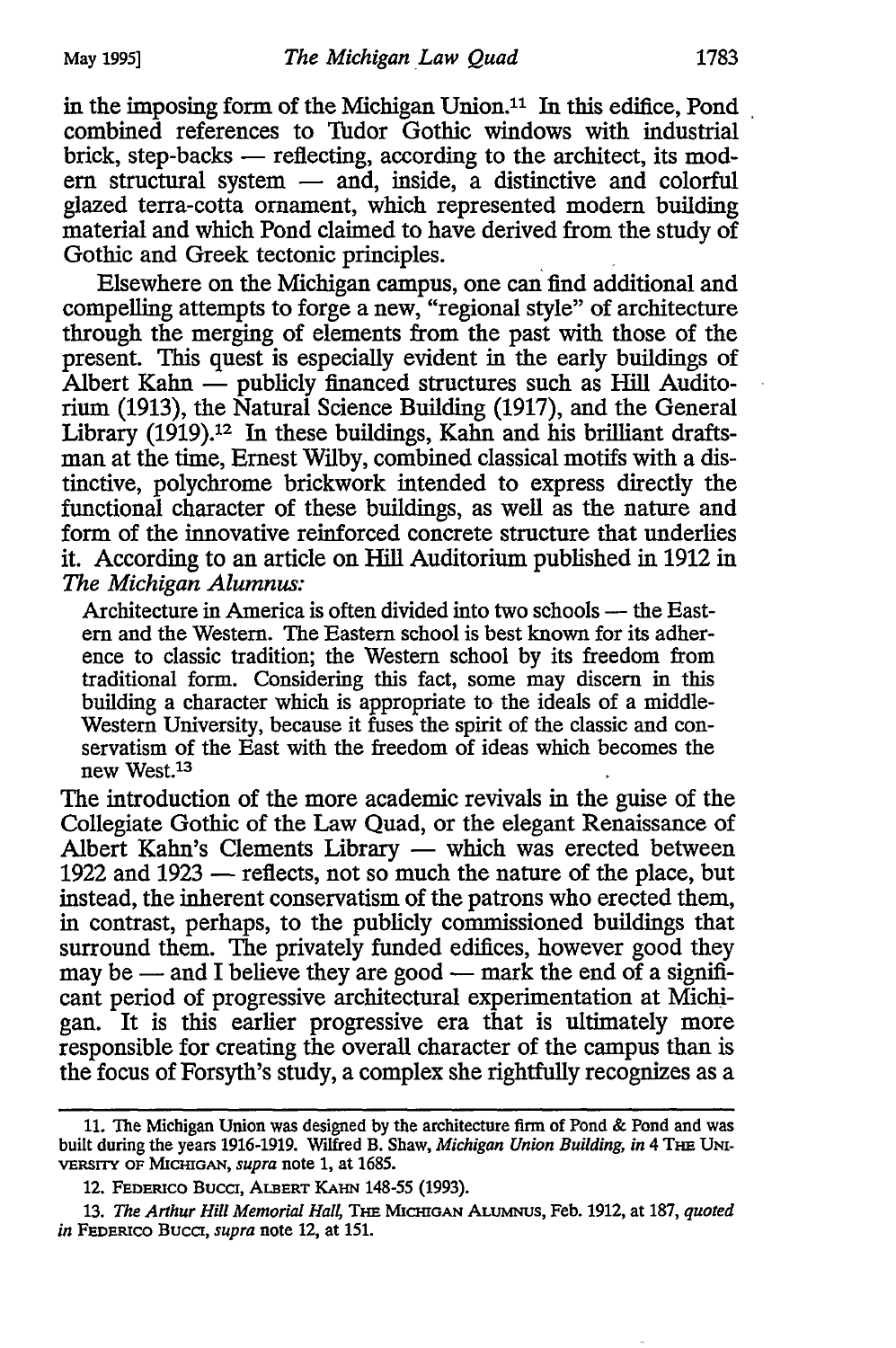"place apart" (p. 1). This reviewer finds the architecture of the Michigan Law  $\ddot{Q}$ uad — though special in its own right — to be less characteristic of the place than the "brick" buildings Forsyth rather summarily dismisses in her study.

Be that as it may - and given that the current postmodern era is one in which we are much more willing to recognize the positive contributions that "scene painting" can make to our environment - Forsyth is certainly correct in her assessment of the Michigan Law Quad's unique and exceptional qualities. These she identifies most particularly with the quadrangle itself, the heart of the Law School and the real focus of her study, one that naturally arises from her own long-standing interests as a medievalist in "the subject of cloistrality."<sup>14</sup> These are the kinds of qualities often striven for but rarely attained in the making of architectural space, whatever its style. At Michigan, they combine to create what architects and critics have often referred to as the spirit of place.<sup>15</sup> As Forsyth maintains, "The monastic roots of Michigan's Law Quad design are distant, yet they ineluctably underlie the choice of a quadrangular plan for the ensemble" (p. 77). The reasons for this choice "included the belief that collegiate 'cloisters' would harbor the examined life by providing the quiet and distance from distraction conducive to sustained reflection .... Knowledge might come easily in the classroom, but lingering wisdom requires quiet rumination, made up of weighing and considering, and a special place to foster it" (p. 79). Forsyth rightly points out that this atmosphere of contemplation at Michigan combines with an interchange of intellectual ideas fostered by the gathering of residential and nonresidential functions about this space. Although the Cook Law Quad is indeed a "place apart," it still opens itself to a wider university and nonacademic audience through the presence of its guest quarters, its ample'gateways, and its welcoming greensward.

More problematic, however, is Forsyth's association of the ideals she perceives in the finished form of the Law Quad with the intentions of its patron. William Cook, she writes, "must have expected that as the traditions [upon which the forms of the school] were recognized, understood, and absorbed by students and by the world at large, the Gothic architectural environment would articulate in monumental form the high ideals he sought for the legal profession" (p. 80). Although Cook's standards for his profession may have been high in some respects, his underlying social beliefs

<sup>14.</sup> P. vii; *see* Ilene H. Forsyth, *The Monumental Arts of the Romanesque Period: Recent Research, in* THE CLOISTERS: STUDIES IN HONOR OF THE FIFTIETH ANNIVERSARY 3 (Elizabeth C. Parker ed., 1992).

<sup>15.</sup> For a discussion of this term and the qualities that define it, see CHRISTIAN NORBERG-SCHULZ, GENIUS LOCI: TOWARDS A PHENOMENOLOGY OF ARCHITECTURE (Gabriella Borsano ed., Rizzoli Intl. Publications 1980) (1979).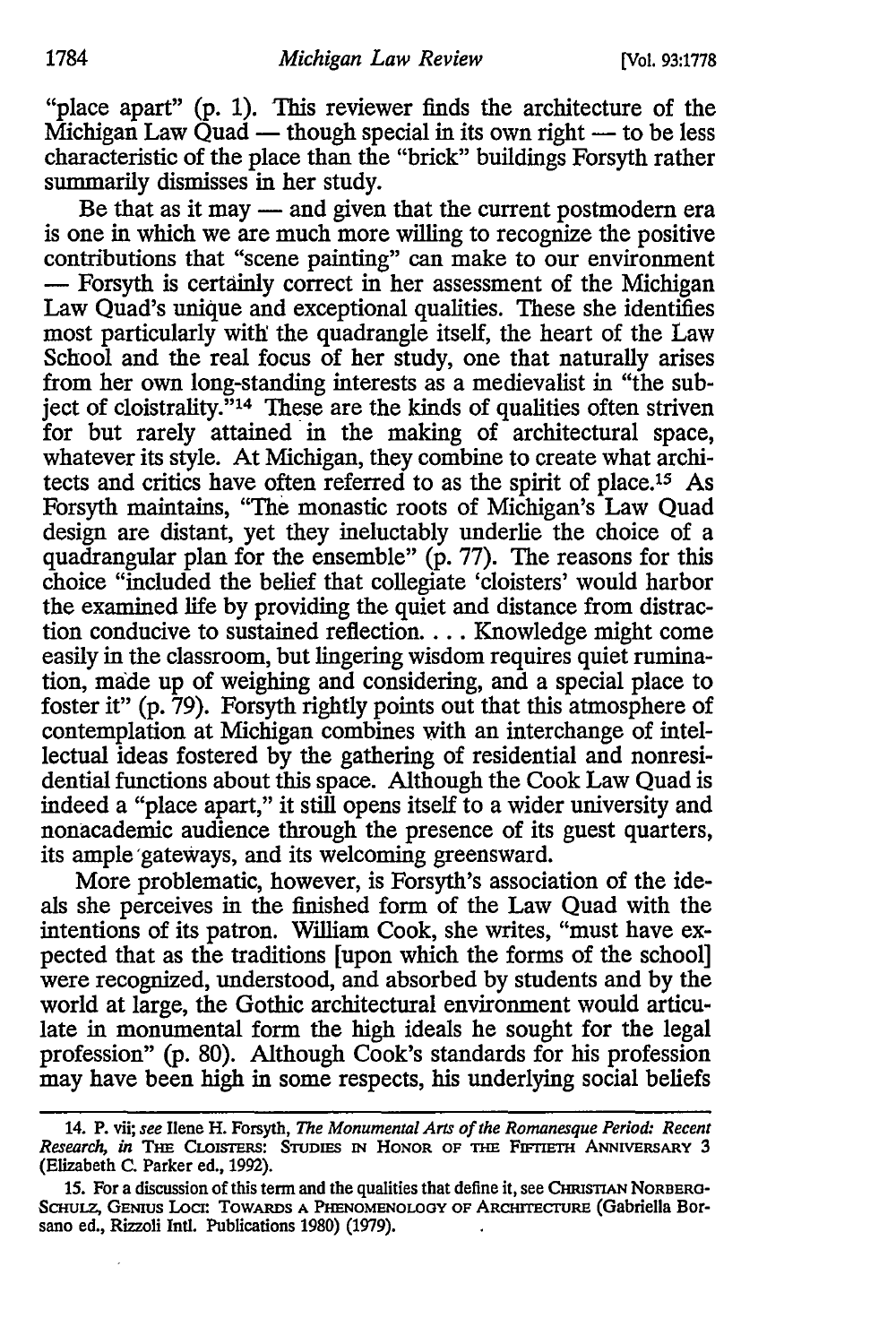were somewhat less than "ideal," a fact that Forsyth alludes to only in a footnote, in which she observes: "Questions regarding Cook's social philosophy, which would surely seem to modem readers to be dated if not antediluvian in its ethnic bias, are best taken up by social historians, and there is no intent to pursue them here"  $(p. 16$ n.4). Indeed, William Wilson Cook was, it seems, a virulent xenophobe and racist. He intended the Michigan Law School to foster and sustain his image of a racially pure, Anglo-American society, a concept he makes more than explicit in his self-published, twovolume diatribe, *American Institutions and Tlieir Preservation. 16* In this work, he states unequivocally that immigration into the United States of all but Anglo-Saxon and other Northern European peoples should be prohibited, and that "immigrants now here but unde $sirable"$  - Jews, as well as peoples of southern and eastern European and Asian origins — should be encouraged to return to their homelands, so that "the lowering of American character by lowering of the race will be averted."<sup>17</sup> Blacks and mulattos in particular should be induced to emigrate to new colonies in Africa and Asia.1s The same "menace" that faced the nation as a whole also faced the legal profession, which likewise needed to be protected from the influx of the children of the more "undesirable" immigrants.19 Given the pervasive belief of the time that architecture directly reflected the character of the people who produced it, Cook's insistence on English models for his law complex becomes more than just an allusion to British academic and political traditions: he clearly intended the choice of style to recall the inherent genetic superiority of the race that had founded, and in Cook's mind, should continue to lead the nation.20 The Law Quad's separation from the rest of the campus, likewise, might be seen to reflect Cook's wish that the school remain the bastion of the white, Anglo-Saxon male that was to guide the profession toward the realization of his ideals. .

Especially troubling in this respect is Forsyth's projection of the "character" of the Michigan Law Quad backward onto the intentions and persona of its founder. This, it seems to me, can be misleading and dangerous when one - as a reader of this book might very well be - is unaware of the true nature of that persona. In her conclusion, Forsyth argues, without intended irony, that

<sup>16. 1</sup> WILLIAM W. COOK, AMERICAN INSTITUTIONS AND THEIR PRESERVATION X-XII (2d ed. 1929).

<sup>17. 2</sup> CooK, *supra* note 16, at 673.

<sup>18. 1</sup> CooK, *supra* note 16, at 198-200.

<sup>19.</sup> William W. Cook, *A Letter to the Lawyers Club,* 28 MICH. L. REv. 1004 (1930) ..

<sup>20.</sup> For Cook's views on the genetic superiority of Northern European races, see his chapter entitled *Foreign Races in America* — *Warnings from Biology, Genetics and Eugenics,* 2 CooK, *supra* note 16, at 562-96.